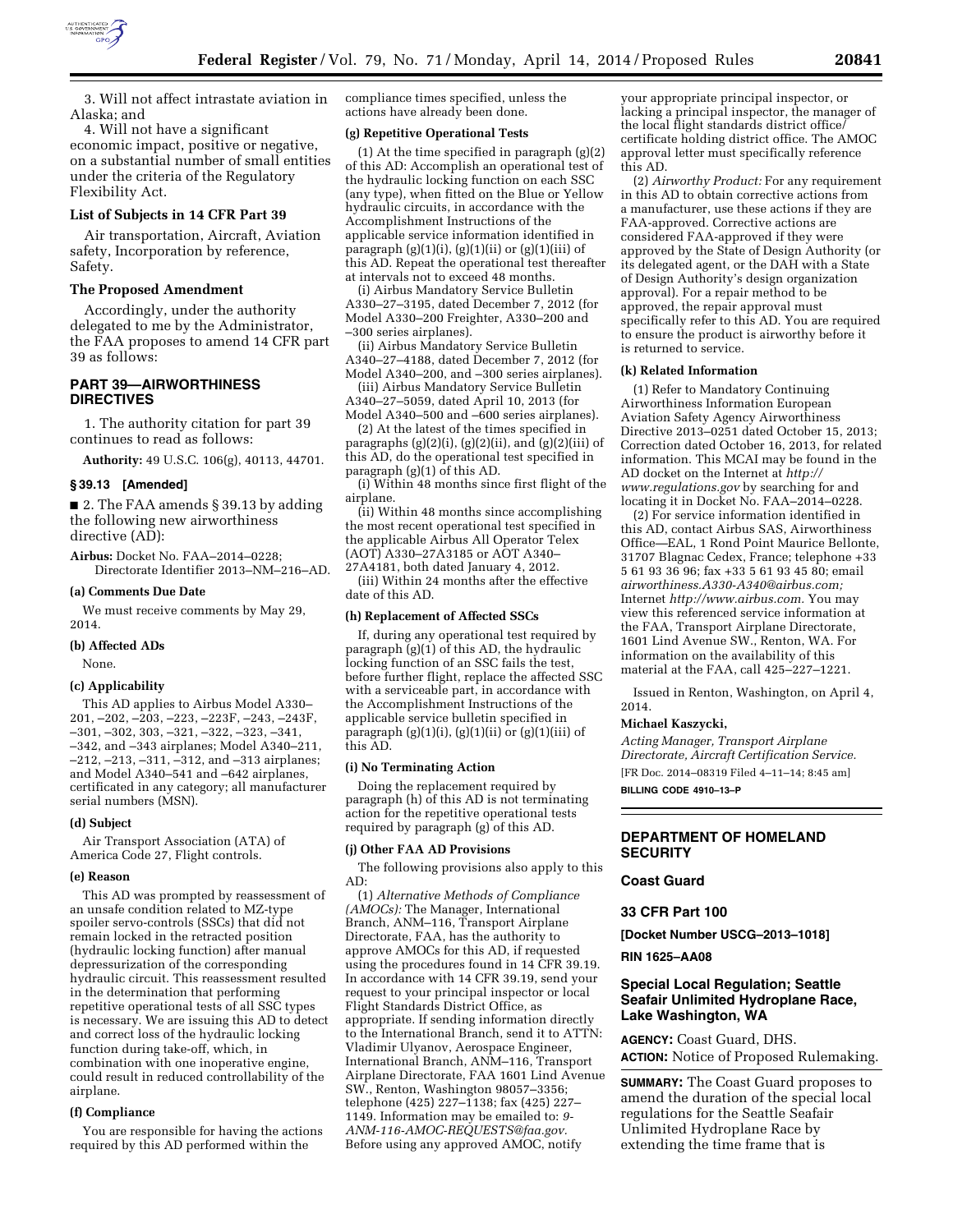currently listed. This proposed change is necessary in order to correctly reflect the time frame published by Seafair and to ensure the effectiveness of the regulation for the entirety of the event as outlined in the Seafair Notice to Boaters.

**DATES:** Comments and related material must be received by the Coast Guard on or before June 13, 2014.

**ADDRESSES:** You may submit comments identified by docket number using any one of the following methods:

(1) *Federal eRulemaking Portal:* 

*[http://www.regulations.gov.](http://www.regulations.gov)*  (2) *Fax:* 202–493–2251.

(3) *Mail or Delivery:* Docket Management Facility (M–30), U.S. Department of Transportation, West Building Ground Floor, Room W12–140, 1200 New Jersey Avenue SE., Washington, DC 20590–0001. Deliveries accepted between 9 a.m. and 5 p.m., Monday through Friday, except federal holidays. The telephone number is 202– 366–9329.

See the ''Public Participation and Request for Comments'' portion of the **SUPPLEMENTARY INFORMATION** section below for further instructions on submitting comments. To avoid duplication, please use only one of these three methods.

**FOR FURTHER INFORMATION CONTACT:** If you have questions on this rule, call or email LTJG, Nathaniel P. Clinger, Coast Guard Sector Puget Sound, Waterways Management Division, U.S. Coast Guard; telephone (206) 217–6045, email *[SectorPugetSoundWWM@uscg.mil.](mailto:SectorPugetSoundWWM@uscg.mil)* If you have questions on viewing or submitting material to the docket, call Barbara Hairston, Program Manager, Docket Operations, telephone (202) 366–9826.

## **SUPPLEMENTARY INFORMATION:**

## **Table of Acronyms**

DHS Department of Homeland Security FR **Federal Register**  NPRM Notice of Proposed Rulemaking

# **A. Public Participation and Request for Comments**

We encourage you to participate in this rulemaking by submitting comments and related materials. All comments received will be posted without change to *[http://](http://www.regulations.gov) [www.regulations.gov](http://www.regulations.gov)* and will include any personal information you have provided.

## *1. Submitting Comments*

If you submit a comment, please include the docket number for this rulemaking, indicate the specific section of this document to which each

comment applies, and provide a reason for each suggestion or recommendation. You may submit your comments and material online at *[http://](http://www.regulations.gov) [www.regulations.gov](http://www.regulations.gov)*, or by fax, mail, or hand delivery, but please use only one of these means. If you submit a comment online, it will be considered received by the Coast Guard when you successfully transmit the comment. If you fax, hand deliver, or mail your comment, it will be considered as having been received by the Coast Guard when it is received at the Docket Management Facility. We recommend that you include your name and a mailing address, an email address, or a telephone number in the body of your document so that we can contact you if we have questions regarding your submission.

To submit your comment online, go to *<http://www.regulations.gov>*, type the docket number [USCG–2013–1018] in the ''SEARCH'' box and click ''SEARCH.'' Click on ''Submit a Comment'' on the line associated with this rulemaking.

If you submit your comments by mail or hand delivery, submit them in an unbound format, no larger than  $8\frac{1}{2}$  by 11 inches, suitable for copying and electronic filing. If you submit comments by mail and would like to know that they reached the Facility, please enclose a stamped, self-addressed postcard or envelope. We will consider all comments and material received during the comment period and may change the rule based on your comments.

#### *2. Viewing Comments and Documents*

To view comments, as well as documents mentioned in this preamble as being available in the docket, go to *<http://www.regulations.gov>*, type the docket number (USCG- 2013–1018) in the ''SEARCH'' box and click ''SEARCH.'' Click on Open Docket Folder on the line associated with this rulemaking. You may also visit the Docket Management Facility in Room W12–140 on the ground floor of the Department of Transportation West Building, 1200 New Jersey Avenue SE., Washington, DC 20590, between 9 a.m. and 5 p.m., Monday through Friday, except Federal holidays.

## *3. Privacy Act*

Anyone can search the electronic form of comments received into any of our dockets by the name of the individual submitting the comment (or signing the comment, if submitted on behalf of an association, business, labor union, etc.). You may review a Privacy Act notice regarding our public dockets

in the January 17, 2008, issue of the **Federal Register** (73 FR 3316).

## *4. Public Meeting*

We do not now plan to hold a public meeting. But you may submit a request for one, using one of the methods specified under **ADDRESSES**. Please explain why you believe a public meeting would be beneficial. If we determine that one would aid this rulemaking, we will hold one at a time and place announced by a later notice in the **Federal Register**.

## **B. Regulatory History and Information**

On July 2, 2001, the Coast Guard published a final rule (66 FR 34822) that established the special local regulations in 33 CFR 100.1301 for the safe execution of the Seattle Seafair Unlimited Hydroplane races on the waters of Lake Washington.

## **C. Basis and Purpose**

Coast Guard District Commanders are authorized to promulgate special local regulations necessary to insure safety of life on the navigable waters immediately prior to, during, and immediately after the approved regatta or marine parade. This proposed rule amends the currently listed time in which the rule is in effect for each day of the Seafair Unlimited Hydroplane Race event. This proposed amendment is necessary to ensure that the regulations in 33 CFR 100.1301 are in effect during and immediately following the marine event.

## **D. Discussion of Proposed Rule**

We propose to make stylistic revisions and amend the effective times listed in 33 CFR 100.1301 by changing the effective time currently published in the regulation from 8 a.m. until 8 p.m. to 8:00 a.m. until 11:59 p.m. Pacific Daylight Time.

## **E. Regulatory Analyses**

We developed this proposed rule after considering numerous statutes and executive orders related to rulemaking. Below we summarize our analyses based on a number of these statutes or executive orders.

## *1. Regulatory Planning and Review*

This proposed rule is not a significant regulatory action under section 3(f) of Executive Order 12866, Regulatory Planning and Review, as supplemented by Executive Order 13563, Improving Regulation and Regulatory Review, and does not require an assessment of potential costs and benefits under section 6(a)(3) of Executive Order 12866 or under section 1 of Executive Order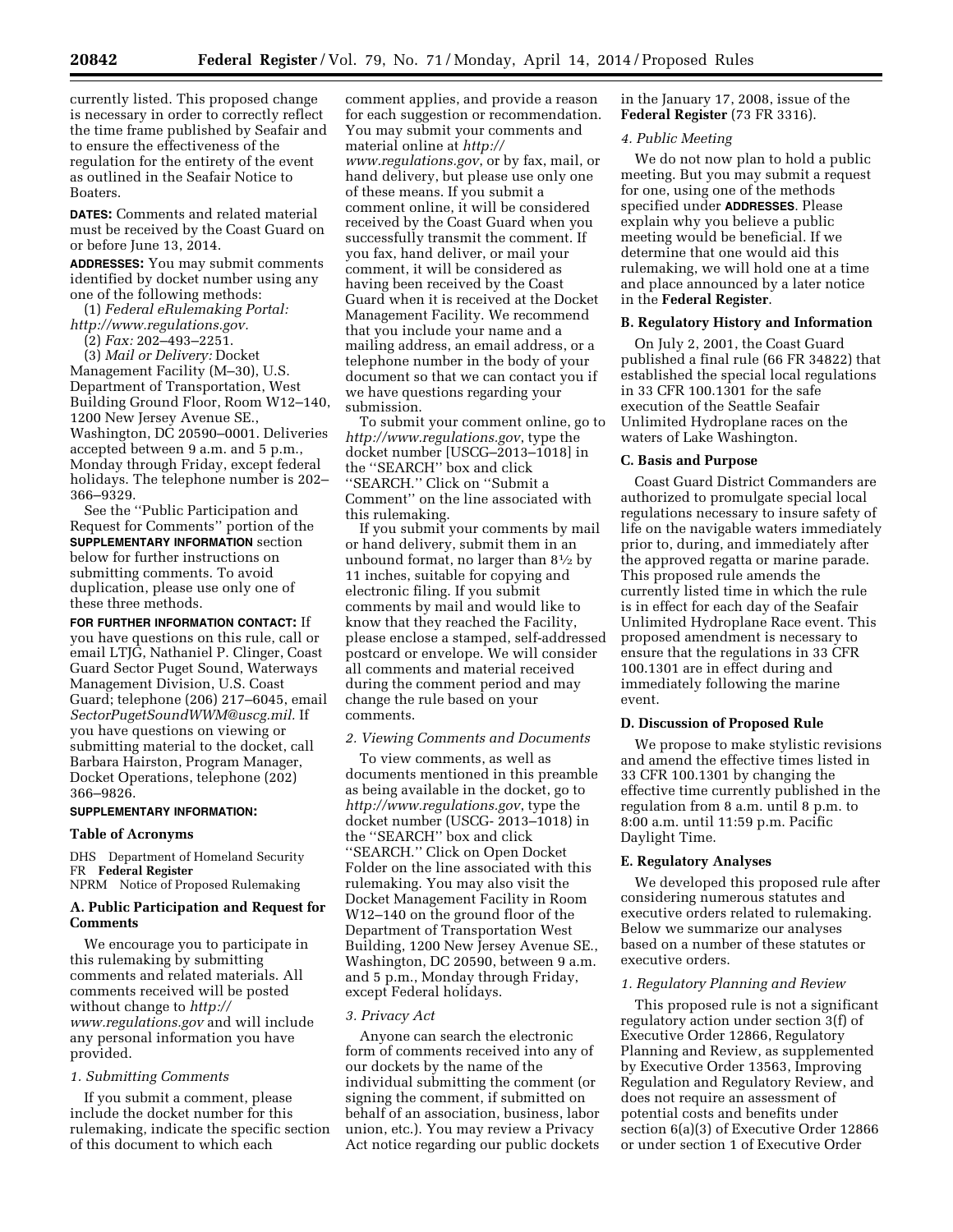13563. The Office of Management and Budget has not reviewed it under those Orders. The Coast Guard bases this finding on the fact that the amendment of the effective period of the regulation is not significantly greater in duration than the effective period currently established in the regulation.

## *2. Impact on Small Entities*

The Regulatory Flexibility Act of 1980 (RFA), 5 U.S.C. 601–612, as amended, requires federal agencies to consider the potential impact of regulations on small entities during rulemaking. The term ''small entities'' comprises small businesses, not-for-profit organizations that are independently owned and operated and are not dominant in their fields, and governmental jurisdictions with populations of less than 50,000. The Coast Guard certifies under 5 U.S.C. 605(b) that this proposed rule will not have a significant economic impact on a substantial number of small entities.

This proposed rule would affect the following entities, some of which may be small entities; the owners and operators of vessels intending to operate in the waters covered by the special local regulation while it is in effect. This proposed rule would not have a significant economic impact on a substantial number of small entities because the amendment of the special local regulation would increase the duration of the rule for a minimal amount of time.

If you think that your business, organization, or governmental jurisdiction qualifies as a small entity and that this proposed rule would have a significant economic impact on it, please submit a comment (see **ADDRESSES**) explaining why you think it qualifies and how and to what degree this rule would economically affect it.

## *3. Assistance for Small Entities*

Under section 213(a) of the Small Business Regulatory Enforcement Fairness Act of 1996 (Pub. L. 104–121), we want to assist small entities in understanding this proposed rule. If the proposed rule would affect your small business, organization, or governmental jurisdiction and you have questions concerning its provisions or options for compliance, please contact the person listed in the **FOR FURTHER INFORMATION CONTACT**, above. The Coast Guard will not retaliate against small entities that question or complain about this proposed rule or any policy or action of the Coast Guard.

# *4. Collection of Information*

This proposed rule will not call for a new collection of information under the Paperwork Reduction Act of 1995 (44 U.S.C. 3501–3520).

### *5. Federalism*

A rule has implications for federalism under Executive Order 13132, Federalism, if it has a substantial direct effect on the States, on the relationship between the national government and the States, or on the distribution of power and responsibilities among the various levels of government. We have analyzed this proposed rule under that Order and determined that this rule does not have implications for federalism.

## *6. Protest Activities*

The Coast Guard respects the First Amendment rights of protesters. Protesters are asked to contact the person listed in the **FOR FURTHER INFORMATION CONTACT** section to coordinate protest activities so that your message can be received without jeopardizing the safety or security of people, places or vessels.

## *7. Unfunded Mandates Reform Act*

The Unfunded Mandates Reform Act of 1995 (2 U.S.C. 1531–1538) requires Federal agencies to assess the effects of their discretionary regulatory actions. In particular, the Act addresses actions that may result in the expenditure by a State, local, or tribal government, in the aggregate, or by the private sector of \$100,000,000 (adjusted for inflation) or more in any one year. Though this proposed rule would not result in such an expenditure, we do discuss the effects of this rule elsewhere in this preamble.

## *8. Taking of Private Property*

This proposed rule would not cause a taking of private property or otherwise have taking implications under Executive Order 12630, Governmental Actions and Interference with Constitutionally Protected Property Rights.

## *9. Civil Justice Reform*

This proposed rule meets applicable standards in sections 3(a) and 3(b)(2) of Executive Order 12988, Civil Justice Reform, to minimize litigation, eliminate ambiguity, and reduce burden.

## *10. Protection of Children from Environmental Health Risks*

We have analyzed this proposed rule under Executive Order 13045, Protection of Children from Environmental Health Risks and Safety Risks. This proposed rule is not an economically significant rule and would not create an environmental risk to health or risk to safety that might disproportionately affect children.

## *11. Indian Tribal Governments*

This proposed rule does not have tribal implications under Executive Order 13175, Consultation and Coordination with Indian Tribal Governments, because it would not have a substantial direct effect on one or more Indian tribes, on the relationship between the Federal Government and Indian tribes, or on the distribution of power and responsibilities between the Federal Government and Indian tribes.

### *12. Energy Effects*

This proposed rule is not a ''significant energy action'' under Executive Order 13211, Actions Concerning Regulations That Significantly Affect Energy Supply, Distribution, or Use.

## *13. Technical Standards*

This proposed rule does not use technical standards. Therefore, we did not consider the use of voluntary consensus standards.

## *14. Environment*

We have analyzed this proposed rule under Department of Homeland Security Management Directive 023–01 and Commandant Instruction M16475.lD, which guide the Coast Guard in complying with the National Environmental Policy Act of 1969 (NEPA) (42 U.S.C. 4321–4370f), and have made a preliminary determination that this action is one of a category of actions that do not individually or cumulatively have a significant effect on the human environment. This proposed rule involves the amendment of the special local regulation outlined in 33 CFR 100.1301. This proposed rule is categorically excluded from further review under paragraph 34(h) of Figure 2–1 of the Commandant Instruction. A preliminary environmental analysis checklist supporting this determination and a Categorical Exclusion Determination are available in the docket where indicated under **ADDRESSES.** We seek any comments or information that may lead to the discovery of a significant environmental impact from this proposed rule.

## **List of Subjects in 33 CFR Part 100**

Special Local Regulations.

For the reasons discussed in the preamble, the Coast Guard proposes to amend 33 CFR part 100 as follows: